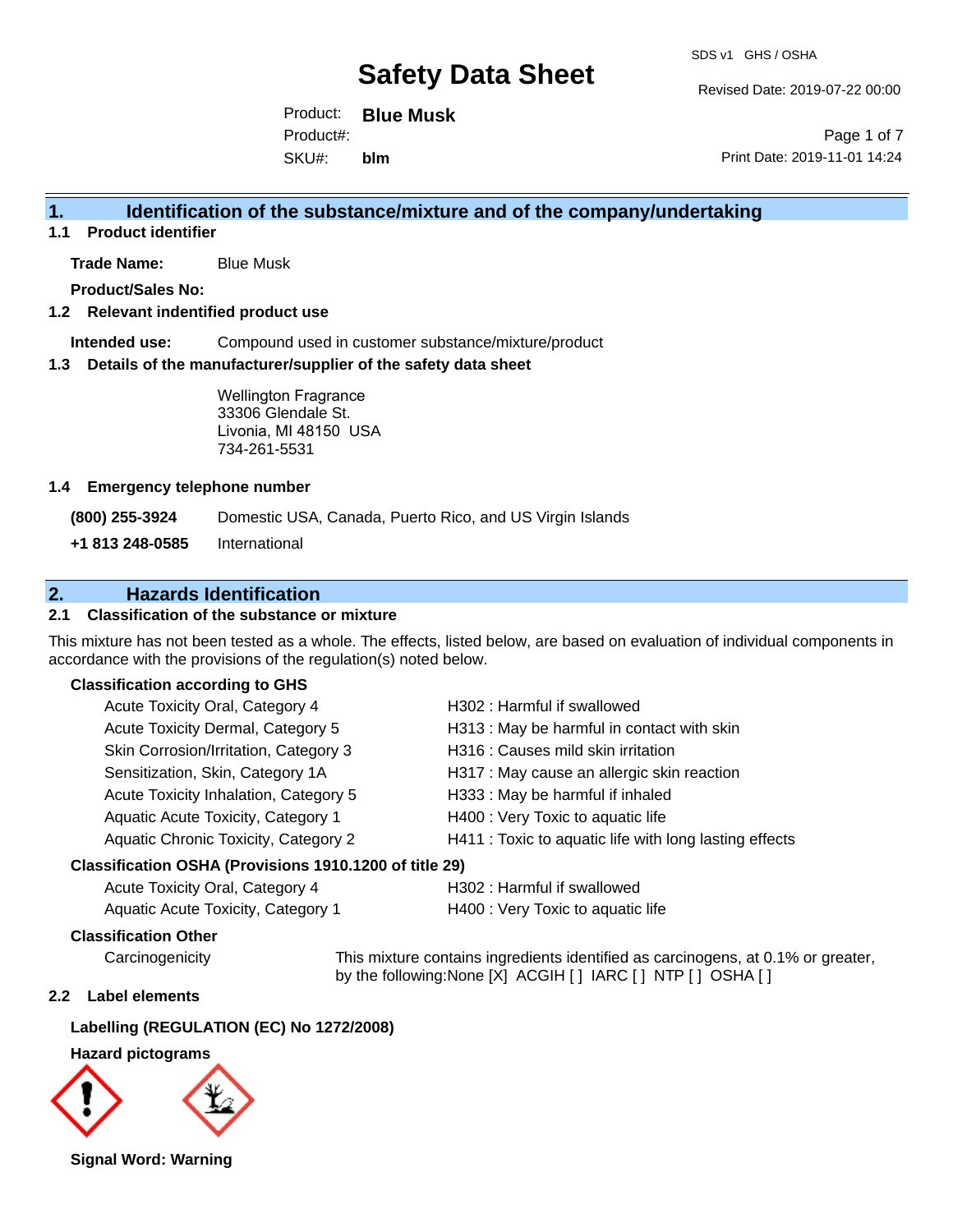Revised Date: 2019-07-22 00:00

Product: **Blue Musk** SKU#: Product#: **blm**

Page 2 of 7 Print Date: 2019-11-01 14:24

| <b>Hazard statments</b>         |                                                                                          |
|---------------------------------|------------------------------------------------------------------------------------------|
| H302                            | Harmful if swallowed                                                                     |
| H313                            | May be harmful in contact with skin                                                      |
| H316                            | Causes mild skin irritation                                                              |
| H317                            | May cause an allergic skin reaction                                                      |
| H333                            | May be harmful if inhaled                                                                |
| H400                            | Very Toxic to aquatic life                                                               |
| H411                            | Toxic to aquatic life with long lasting effects                                          |
| <b>Precautionary Statements</b> |                                                                                          |
| <b>Prevention:</b>              |                                                                                          |
| P <sub>264</sub>                | Wash hands thoroughly after handling                                                     |
| P <sub>270</sub>                | Do not eat, drink or smoke when using this product                                       |
| P272                            | Contaminated work clothing should not be allowed out of the workplace                    |
| P <sub>273</sub>                | Avoid release to the environment                                                         |
| <b>Response:</b>                |                                                                                          |
| $P301 + P312 + P330$            | IF SWALLOWED: Call a POISON CENTER or doctor/physician if you feel unwell Rinse<br>mouth |
| $P302 + P352$                   | IF ON SKIN: Wash with soap and water                                                     |
| $P304 + P312$                   | IF INHALED: Call a POISON CENTER or doctor/physician if you feel unwell                  |
| $P333 + P313$                   | If skin irritation or a rash occurs: Get medical advice/attention                        |
| P363                            | Wash contaminated clothing before reuse                                                  |
| P391                            | <b>Collect Spillage</b>                                                                  |
| 2.3<br><b>Other Hazards</b>     |                                                                                          |

**no data available**

## **3. Composition/Information on Ingredients**

### **3.1 Mixtures**

This product is a complex mixture of ingredients, which contains among others the following substance(s), presenting a health or environmental hazard within the meaning of the UN Globally Harmonized System of Classification and Labeling of Chemicals (GHS):

| CAS#<br>Ingredient     | EC#                                          | Conc.<br>Range | <b>GHS Classification</b> |
|------------------------|----------------------------------------------|----------------|---------------------------|
| 120-51-4               | 204-402-9                                    | $60 - 70%$     | H302; H313; H400; H411    |
| <b>Benzyl Benzoate</b> |                                              |                |                           |
| 1222-05-5              | 214-946-9                                    | $5 - 10 \%$    | H316; H400; H410          |
|                        | Hexamethylindanopyran                        |                |                           |
| 24851-98-7             | 246-495-9                                    | $5 - 10 \%$    | H402                      |
|                        | Methyldihydrojasmonate                       |                |                           |
| 31906-04-4             | 250-863-4                                    | $2 - 5%$       | H317: H402                |
|                        | Hydroxyisohexyl 3-cyclohexene carboxaldehyde |                |                           |
| $81 - 14 - 1$          | 201-328-9                                    | $2 - 5%$       | H316; H400; H410          |
| Musk ketone            |                                              |                |                           |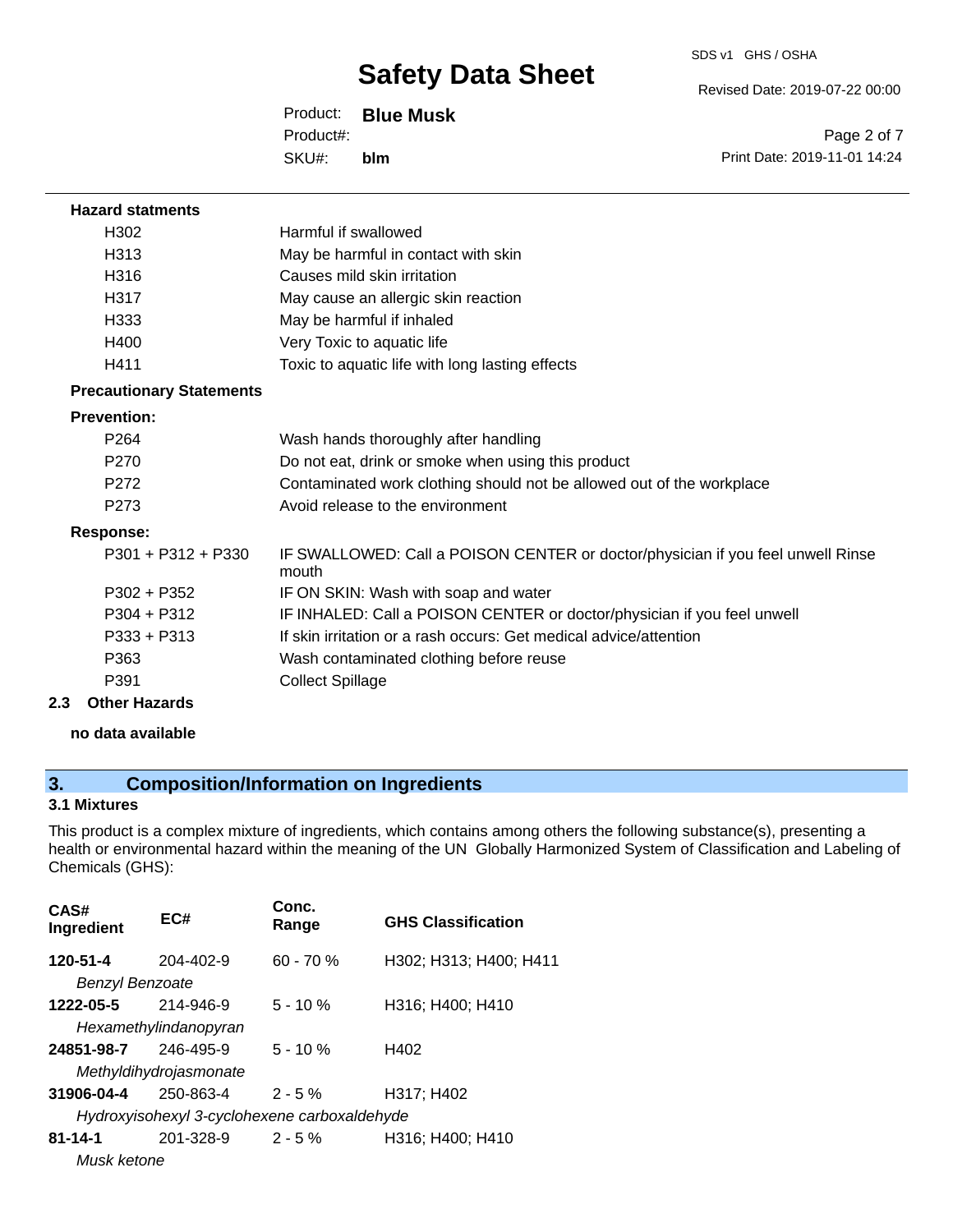SDS v1 GHS / OSHA

Revised Date: 2019-07-22 00:00

Product: **Blue Musk**

SKU#: Product#: **blm**

Page 3 of 7 Print Date: 2019-11-01 14:24

| CAS#<br>Ingredient       | EC#                                | Conc.<br>Range                                           | <b>GHS Classification</b>           |
|--------------------------|------------------------------------|----------------------------------------------------------|-------------------------------------|
| $105 - 95 - 3$           | 203-347-8                          | $2 - 5 \%$                                               | H401                                |
| Ethylene brassylate      |                                    |                                                          |                                     |
| 118-58-1                 | 204-262-9                          | $1 - 2\%$                                                | H303; H317; H320; H401; H412        |
| <b>Benzyl Salicylate</b> |                                    |                                                          |                                     |
| 1205-17-0                | 214-881-6                          | $0.1 - 1.0 \%$                                           | H303; H317; H361; H401; H411        |
|                          |                                    | a-Methyl-1,3-benzodioxole-5-propionaldehyde              |                                     |
| $80 - 54 - 6$            | 201-289-8                          | $0.1 - 1.0 \%$                                           | H227; H302; H315; H317; H361; H401; |
|                          | <b>Butylphenyl Methylpropional</b> |                                                          | H412                                |
|                          |                                    | See Section 16 for full text of GHS classification codes |                                     |

See Section 16 for full text of GHS classification codes which where not shown in section 2

Total Hydrocarbon Content  $(\% w/w) = 0.05$ 

| $\overline{4}$ .<br><b>First Aid Measures</b>                                     |                                                                                                               |  |
|-----------------------------------------------------------------------------------|---------------------------------------------------------------------------------------------------------------|--|
|                                                                                   |                                                                                                               |  |
| <b>Description of first aid measures</b><br>4.1                                   |                                                                                                               |  |
| Inhalation:                                                                       | Remove from exposure site to fresh air and keep at rest.<br>Obtain medical advice.                            |  |
| <b>Eye Exposure:</b>                                                              | Flush immediately with water for at least 15 minutes.<br>Contact physician if symptoms persist.               |  |
| <b>Skin Exposure:</b>                                                             | Remove contaminated clothes. Wash thoroughly with water (and soap).<br>Contact physician if symptoms persist. |  |
| Ingestion:                                                                        | Rinse mouth with water and obtain medical advice.                                                             |  |
| Most important symptoms and effects, both acute and delayed<br>4.2                |                                                                                                               |  |
| <b>Symptoms:</b>                                                                  | no data available                                                                                             |  |
| <b>Risks:</b>                                                                     | Refer to Section 2.2 "Hazard Statements"                                                                      |  |
| Indication of any immediate medical attention and special treatment needed<br>4.3 |                                                                                                               |  |
| Treatment:                                                                        | Refer to Section 2.2 "Response"                                                                               |  |
| 5 <sub>1</sub><br><b>Fire-Fighting measures</b>                                   |                                                                                                               |  |
| <b>Extinguishing media</b><br>5.1                                                 |                                                                                                               |  |
| Suitable:                                                                         | Carbon dioxide (CO2), Dry chemical, Foam                                                                      |  |
| <b>Unsuitable</b>                                                                 | Do not use a direct water jet on burning material                                                             |  |
| Special hazards arising from the substance or mixture<br>5.2                      |                                                                                                               |  |
| During fire fighting:<br><b>Advice for firefighters</b><br>5.3                    | Water may be ineffective                                                                                      |  |
| <b>Further information:</b>                                                       | Standard procedure for chemical fires                                                                         |  |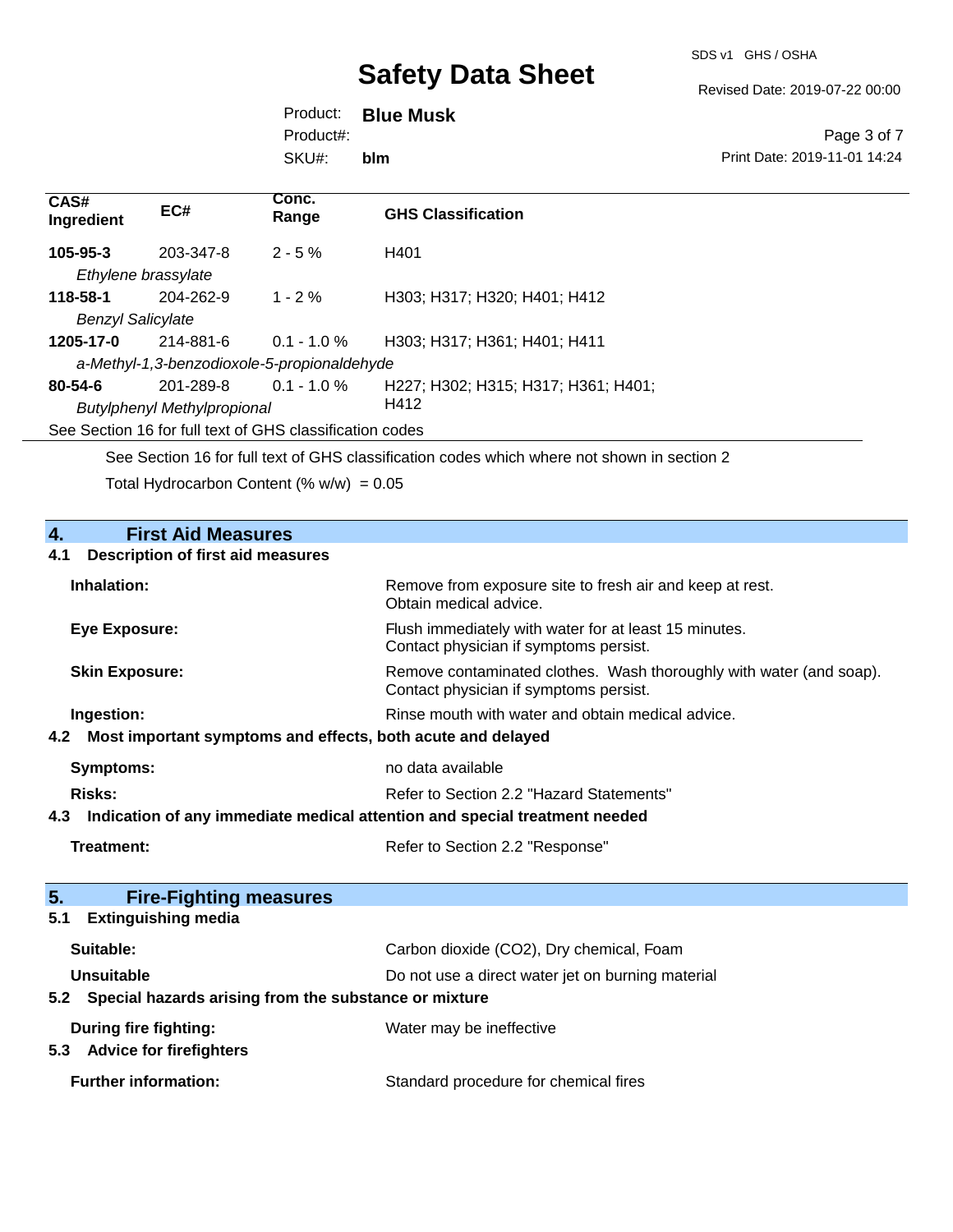Revised Date: 2019-07-22 00:00

Product: **Blue Musk** SKU#: Product#: **blm**

Page 4 of 7 Print Date: 2019-11-01 14:24

#### **6. Accidental Release Measures**

#### **6.1 Personal precautions, protective equipment and emergency procedures**

Avoid inhalation and contact with skin and eyes. A self-contained breathing apparatus is recommended in case of a major spill.

#### **6.2 Environmental precautions**

Keep away from drains, soil, and surface and groundwater.

#### **6.3 Methods and materials for containment and cleaning up**

Clean up spillage promptly. Remove ignition sources. Provide adequate ventilation. Avoid excessive inhalation of vapors. Gross spillages should be contained by use of sand or inert powder and disposed of according to the local regulations.

#### **6.4 Reference to other sections**

Not Applicable

### **7. Handling and Storage**

#### **7.1 Precautions for safe handling**

Apply according to good manufacturing and industrial hygiene practices with proper ventilation. Do not drink, eat or smoke while handling. Respect good personal hygiene.

#### **7.2 Conditions for safe storage, including any incompatibilities**

Store in a cool, dry and ventilated area away from heat sources and protected from light in tightly closed original container. Avoid uncoated metal container. Keep air contact to a minimum.

#### **7.3 Specific end uses**

No information available

#### **8. Exposure Controls/Personal Protection**

#### **8.1 Control parameters**

| <b>Exposure Limits:</b> |  | Contains no substances with occupational exposure limit values. |  |  |  |
|-------------------------|--|-----------------------------------------------------------------|--|--|--|
|-------------------------|--|-----------------------------------------------------------------|--|--|--|

**Engineering Controls:** Use local exhaust as needed.

#### **8.2 Exposure controls - Personal protective equipment**

| Eye protection:                | Tightly sealed goggles, face shield, or safety glasses with brow guards and side shields, etc.<br>as may be appropriate for the exposure |
|--------------------------------|------------------------------------------------------------------------------------------------------------------------------------------|
| <b>Respiratory protection:</b> | Avoid excessive inhalation of concentrated vapors. Apply local ventilation where appropriate.                                            |
| <b>Skin protection:</b>        | Avoid Skin contact. Use chemically resistant gloves as needed.                                                                           |

#### **9. Physical and Chemical Properties**

#### **9.1 Information on basic physical and chemical properties**

| Appearance:            | Liquid                          |
|------------------------|---------------------------------|
| Odor:                  | Conforms to Standard            |
| Color:                 | Colorless to Yellow Tint (G0-1) |
| Viscosity:             | Liquid                          |
| <b>Freezing Point:</b> | Not determined                  |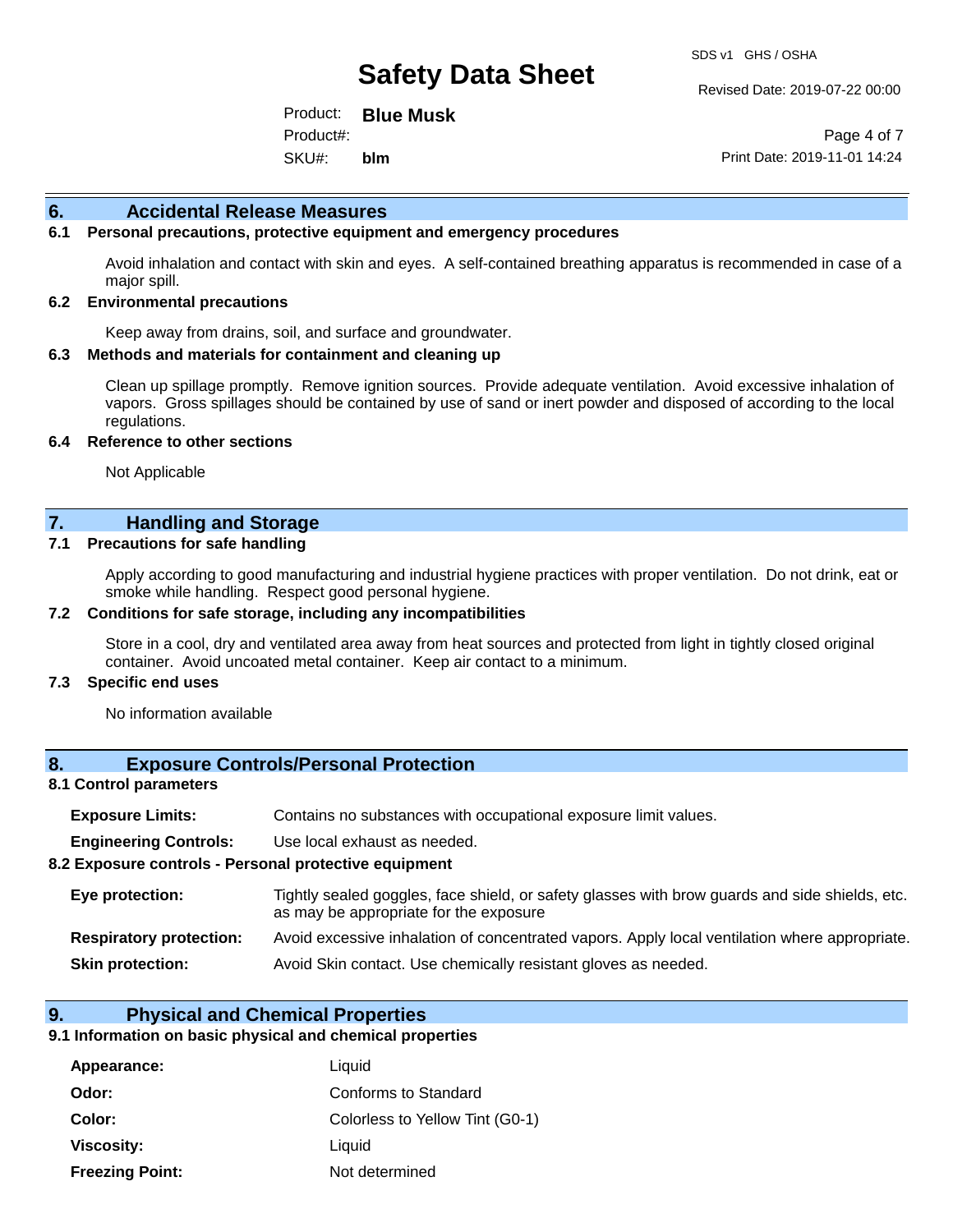Revised Date: 2019-07-22 00:00

Product: **Blue Musk** SKU#: Product#: **blm**

Page 5 of 7 Print Date: 2019-11-01 14:24

| <b>Boiling Point:</b>        | Not determined     |
|------------------------------|--------------------|
| <b>Melting Point:</b>        | Not determined     |
| <b>Flashpoint (CCCFP):</b>   | $>200$ F (93.33 C) |
| <b>Auto flammability:</b>    | Not determined     |
| <b>Explosive Properties:</b> | None Expected      |
| <b>Oxidizing properties:</b> | None Expected      |
| Vapor Pressure (mmHg@20 C):  | 0.0907             |
| %VOC:                        | 0.09               |
| Specific Gravity @ 25 C:     | 1.0800             |
| Density @ 25 C:              | 1.0770             |
| Refractive Index @ 20 C:     | 1.5430             |
| Soluble in:                  | Oil                |

# **10. Stability and Reactivity**

| 10.1 Reactivity                         | None                                               |
|-----------------------------------------|----------------------------------------------------|
| <b>10.2 Chemical stability</b>          | Stable                                             |
| 10.3 Possibility of hazardous reactions | None known                                         |
| 10.4 Conditions to avoid                | None known                                         |
| 10.5 Incompatible materials             | Strong oxidizing agents, strong acids, and alkalis |
| 10.6 Hazardous decomposition products   | None known                                         |

# **11. Toxicological Information**

## **11.1 Toxicological Effects**

Acute Toxicity Estimates (ATEs) based on the individual Ingredient Toxicity Data utilizing the "Additivity Formula"

| Acute toxicity - Oral - (Rat) mg/kg                | (LD50: 1933.5357) Harmful if swallowed                   |
|----------------------------------------------------|----------------------------------------------------------|
| Acute toxicity - Dermal - (Rabbit) mg/kg           | (LD50: 4478.1883) May be harmful in contact with skin    |
| Acute toxicity - Inhalation - (Rat) mg/L/4hr       | (LD50: 84.5229) May be harmful if inhaled                |
| <b>Skin corrosion / irritation</b>                 | May be harmful if inhaled                                |
| Serious eye damage / irritation                    | Not classified - the classification criteria are not met |
| <b>Respiratory sensitization</b>                   | Not classified - the classification criteria are not met |
| <b>Skin sensitization</b>                          | May cause an allergic skin reaction                      |
| <b>Germ cell mutagenicity</b>                      | Not classified - the classification criteria are not met |
| Carcinogenicity                                    | Not classified - the classification criteria are not met |
| <b>Reproductive toxicity</b>                       | Not classified - the classification criteria are not met |
| Specific target organ toxicity - single exposure   | Not classified - the classification criteria are not met |
| Specific target organ toxicity - repeated exposure | Not classified - the classification criteria are not met |
| <b>Aspiration hazard</b>                           | Not classified - the classification criteria are not met |
|                                                    |                                                          |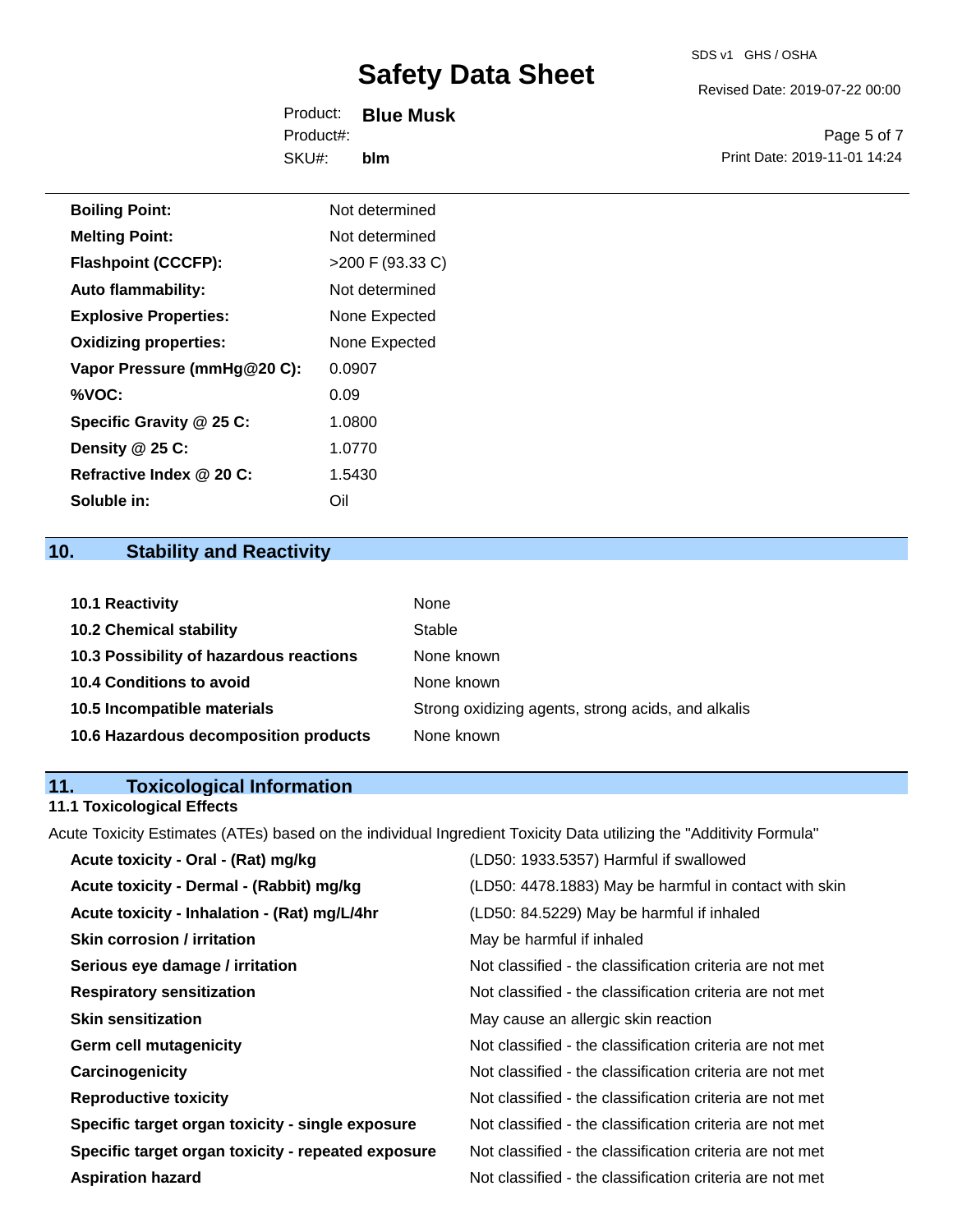Revised Date: 2019-07-22 00:00

Product: **Blue Musk** SKU#: Product#: **blm**

Page 6 of 7 Print Date: 2019-11-01 14:24

### **12. Ecological Information**

**12.1 Toxicity**

| <b>Acute acquatic toxicity</b>     | Very Toxic to aquatic life                      |
|------------------------------------|-------------------------------------------------|
| <b>Chronic acquatic toxicity</b>   | Toxic to aquatic life with long lasting effects |
| <b>Toxicity Data on soil</b>       | no data available                               |
| <b>Toxicity on other organisms</b> | no data available                               |
|                                    |                                                 |
| 12.2 Persistence and degradability | no data available                               |
| 12.3 Bioaccumulative potential     | no data available                               |
| 12.4 Mobility in soil              | no data available                               |
| 12.5 Other adverse effects         | no data available                               |

#### **13. Disposal Conditions**

#### **13.1 Waste treatment methods**

Do not allow product to reach sewage systems. Dispose of in accordance with all local and national regulations. Send to a licensed waste management company.The product should not be allowed to enter drains, water courses or the soil. Do not contaminate ponds, waterways or ditches with chemical or used container.

### **14. Transport Information**

| <b>Marine Pollutant</b>                                       | Yes. Ingredient of greatest environmental impact:<br>120-51-4 : (60 - 70 %) : Benzyl Benzoate |                                     |                   |                 |               |
|---------------------------------------------------------------|-----------------------------------------------------------------------------------------------|-------------------------------------|-------------------|-----------------|---------------|
| <b>Regulator</b>                                              |                                                                                               | <b>Class</b>                        | <b>Pack Group</b> | <b>Sub Risk</b> | UN-nr.        |
| U.S. DOT (Non-Bulk)                                           |                                                                                               | Not Regulated - Not Dangerous Goods |                   |                 |               |
| <b>Chemicals NOI</b>                                          |                                                                                               |                                     |                   |                 |               |
| <b>ADR/RID (International Road/Rail)</b>                      |                                                                                               |                                     |                   |                 |               |
| <b>Environmentally Hazardous</b><br>Substance, Liquid, n.o.s. |                                                                                               | 9                                   | Ш                 |                 | <b>UN3082</b> |
| <b>IATA (Air Cargo)</b>                                       |                                                                                               |                                     |                   |                 |               |
| <b>Environmentally Hazardous</b><br>Substance, Liquid, n.o.s. |                                                                                               | 9                                   | Ш                 |                 | <b>UN3082</b> |
| <b>IMDG (Sea)</b>                                             |                                                                                               |                                     |                   |                 |               |
| <b>Environmentally Hazardous</b><br>Substance, Liquid, n.o.s. |                                                                                               | 9                                   | Ш                 |                 | UN3082        |

### **15. Regulatory Information**

### **U.S. Federal Regulations**

**TSCA (Toxic Substance Control Act)** All components of the substance/mixture are listed or exempt

**40 CFR(EPCRA, SARA, CERCLA and CAA)** This product contains NO components of concern.

**U.S. State Regulations**